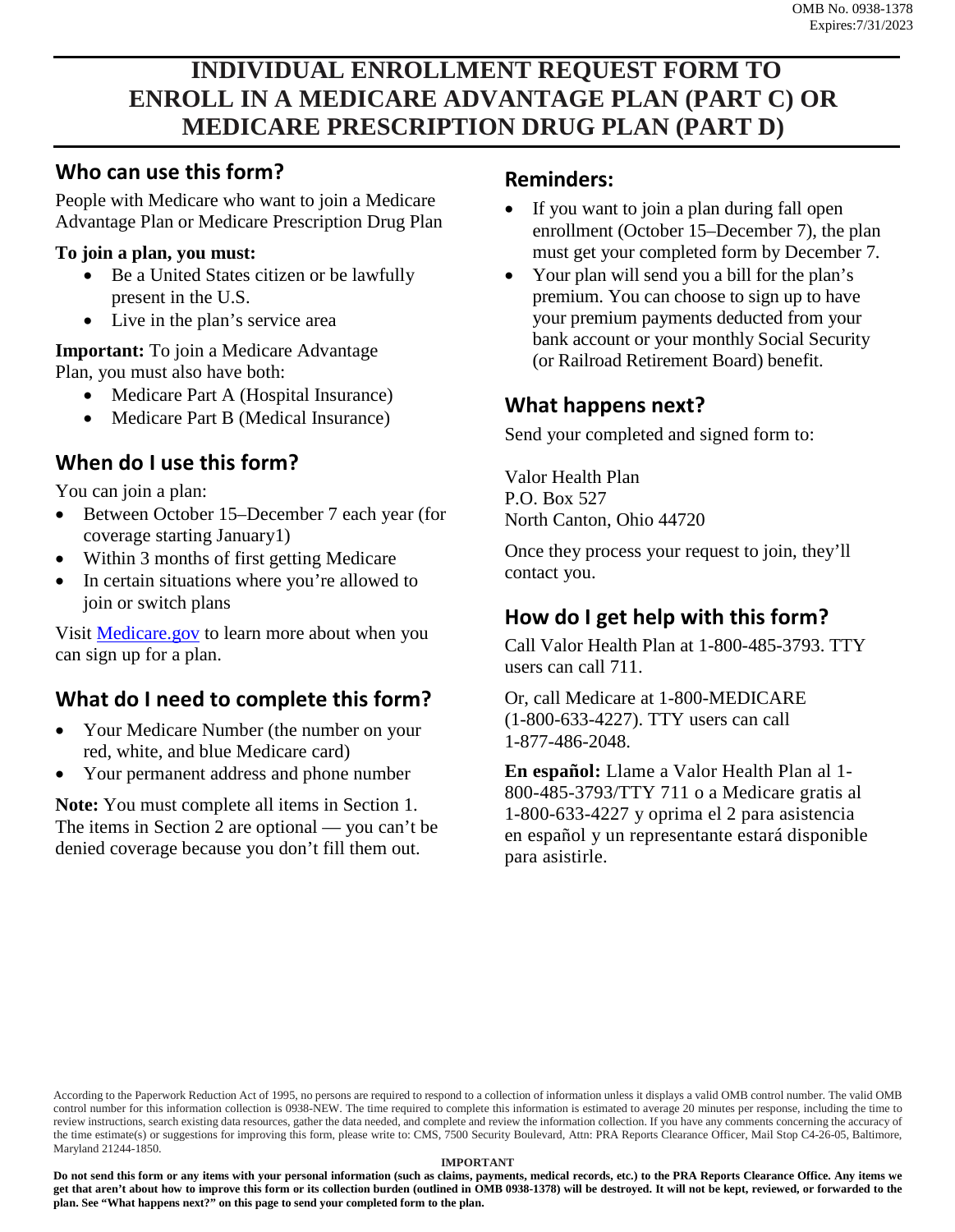| Section 1 - All fields on this page are required (unless marked optional)                                                                                                                                                                                                                                                                                                                                                                                                                                                                                                                                                                                                                              |                                        |               |                     |                  |  |  |
|--------------------------------------------------------------------------------------------------------------------------------------------------------------------------------------------------------------------------------------------------------------------------------------------------------------------------------------------------------------------------------------------------------------------------------------------------------------------------------------------------------------------------------------------------------------------------------------------------------------------------------------------------------------------------------------------------------|----------------------------------------|---------------|---------------------|------------------|--|--|
| Select the plan you want to join:                                                                                                                                                                                                                                                                                                                                                                                                                                                                                                                                                                                                                                                                      |                                        |               |                     |                  |  |  |
| $\Box$ Valor Health Plan (H1119-001) – \$33.50 per month                                                                                                                                                                                                                                                                                                                                                                                                                                                                                                                                                                                                                                               |                                        |               |                     |                  |  |  |
| FIRST name:                                                                                                                                                                                                                                                                                                                                                                                                                                                                                                                                                                                                                                                                                            | LAST name:                             |               |                     | Middle Initial:  |  |  |
| Birth date: (MM/DD/YYYY)                                                                                                                                                                                                                                                                                                                                                                                                                                                                                                                                                                                                                                                                               | Sex:                                   | Phone number: |                     |                  |  |  |
| $\sqrt{ }$                                                                                                                                                                                                                                                                                                                                                                                                                                                                                                                                                                                                                                                                                             | Male<br>Female                         |               |                     |                  |  |  |
| Permanent Residence street address (Don't enter a PO Box):                                                                                                                                                                                                                                                                                                                                                                                                                                                                                                                                                                                                                                             |                                        |               |                     |                  |  |  |
| City:                                                                                                                                                                                                                                                                                                                                                                                                                                                                                                                                                                                                                                                                                                  | County:                                |               | State:              | <b>ZIP</b> Code: |  |  |
| Mailing address, if different from your permanent address (PO Box allowed):                                                                                                                                                                                                                                                                                                                                                                                                                                                                                                                                                                                                                            |                                        |               |                     |                  |  |  |
| Street address:                                                                                                                                                                                                                                                                                                                                                                                                                                                                                                                                                                                                                                                                                        | City:                                  |               | ZIP Code:<br>State: |                  |  |  |
|                                                                                                                                                                                                                                                                                                                                                                                                                                                                                                                                                                                                                                                                                                        | <b>Your Medicare information:</b>      |               |                     |                  |  |  |
| <b>Medicare Number:</b><br>____ <b>-</b> ___ <b>-</b> ____                                                                                                                                                                                                                                                                                                                                                                                                                                                                                                                                                                                                                                             |                                        |               |                     |                  |  |  |
| Answer these important questions:                                                                                                                                                                                                                                                                                                                                                                                                                                                                                                                                                                                                                                                                      |                                        |               |                     |                  |  |  |
| Will you have other prescription drug coverage (like VA, TRICARE) in addition to Valor Health Plan? $\Box$ Yes $\Box$ No                                                                                                                                                                                                                                                                                                                                                                                                                                                                                                                                                                               |                                        |               |                     |                  |  |  |
| Name of other coverage:                                                                                                                                                                                                                                                                                                                                                                                                                                                                                                                                                                                                                                                                                | Member number for this coverage:       |               |                     | Group number:    |  |  |
|                                                                                                                                                                                                                                                                                                                                                                                                                                                                                                                                                                                                                                                                                                        |                                        |               |                     |                  |  |  |
| Are you enrolled in your State Medicaid program? UYes UNo                                                                                                                                                                                                                                                                                                                                                                                                                                                                                                                                                                                                                                              |                                        |               |                     |                  |  |  |
|                                                                                                                                                                                                                                                                                                                                                                                                                                                                                                                                                                                                                                                                                                        |                                        |               |                     |                  |  |  |
| Are you a resident in a long-term care facility, such as a nursing home? $\Box$ Yes                                                                                                                                                                                                                                                                                                                                                                                                                                                                                                                                                                                                                    |                                        |               | $\square$ No        |                  |  |  |
|                                                                                                                                                                                                                                                                                                                                                                                                                                                                                                                                                                                                                                                                                                        | <b>IMPORTANT: Read and sign below:</b> |               |                     |                  |  |  |
| I must keep both Hospital (Part A) and Medical (Part B) to stay in Valor Health Plan.                                                                                                                                                                                                                                                                                                                                                                                                                                                                                                                                                                                                                  |                                        |               |                     |                  |  |  |
| By joining this Medicare Advantage Plan or Medicare Prescription Drug Plan, I acknowledge that Valor<br>Health Plan will share my information with Medicare, who may use it to track my enrollment, to make<br>payments, and for other purposes allowed by Federal law that authorize the collection of this information<br>(see Privacy Act Statement below).                                                                                                                                                                                                                                                                                                                                         |                                        |               |                     |                  |  |  |
| Your response to this form is voluntary. However, failure to respond may affect enrollment in the plan.<br>The information on this enrollment form is correct to the best of my knowledge. I understand that if                                                                                                                                                                                                                                                                                                                                                                                                                                                                                        |                                        |               |                     |                  |  |  |
| I intentionally provide false information on this form, I will be disenrolled from the plan.                                                                                                                                                                                                                                                                                                                                                                                                                                                                                                                                                                                                           |                                        |               |                     |                  |  |  |
| I understand that people with Medicare are generally not covered under Medicare while out of the<br>$\bullet$<br>country, except for limited coverage near the U.S. border.                                                                                                                                                                                                                                                                                                                                                                                                                                                                                                                            |                                        |               |                     |                  |  |  |
| I understand that when my Valor Health Plan coverage begins, I must get all of my medical and prescription<br>$\bullet$<br>drug benefits from Valor Health Plan. Benefits and services provided by Valor Health Plan and contained in<br>my Valor Health Plan "Evidence of Coverage" document (also known as a member contract or subscriber<br>agreement) will be covered. Neither Medicare nor Valor Health Plan will pay for benefits or services that are<br>not covered.<br>I understand that my signature (or the signature of the person legally authorized to act on my behalf) on this<br>application means that I have read and understand the contents of this application. If signed by an |                                        |               |                     |                  |  |  |
| authorized representative (as described above), this signature certifies that:<br>1) This person is authorized under State law to complete this enrollment, and<br>2) Documentation of this authority is available upon request by Medicare.                                                                                                                                                                                                                                                                                                                                                                                                                                                           |                                        |               |                     |                  |  |  |
| <b>Signature:</b>                                                                                                                                                                                                                                                                                                                                                                                                                                                                                                                                                                                                                                                                                      |                                        | Today's date: |                     |                  |  |  |
| If you're the authorized representative, sign above and fill out these fields:                                                                                                                                                                                                                                                                                                                                                                                                                                                                                                                                                                                                                         |                                        |               |                     |                  |  |  |
| Name:                                                                                                                                                                                                                                                                                                                                                                                                                                                                                                                                                                                                                                                                                                  |                                        | Address:      |                     |                  |  |  |

| Phone number: | Relationship to enrollee: |  |
|---------------|---------------------------|--|